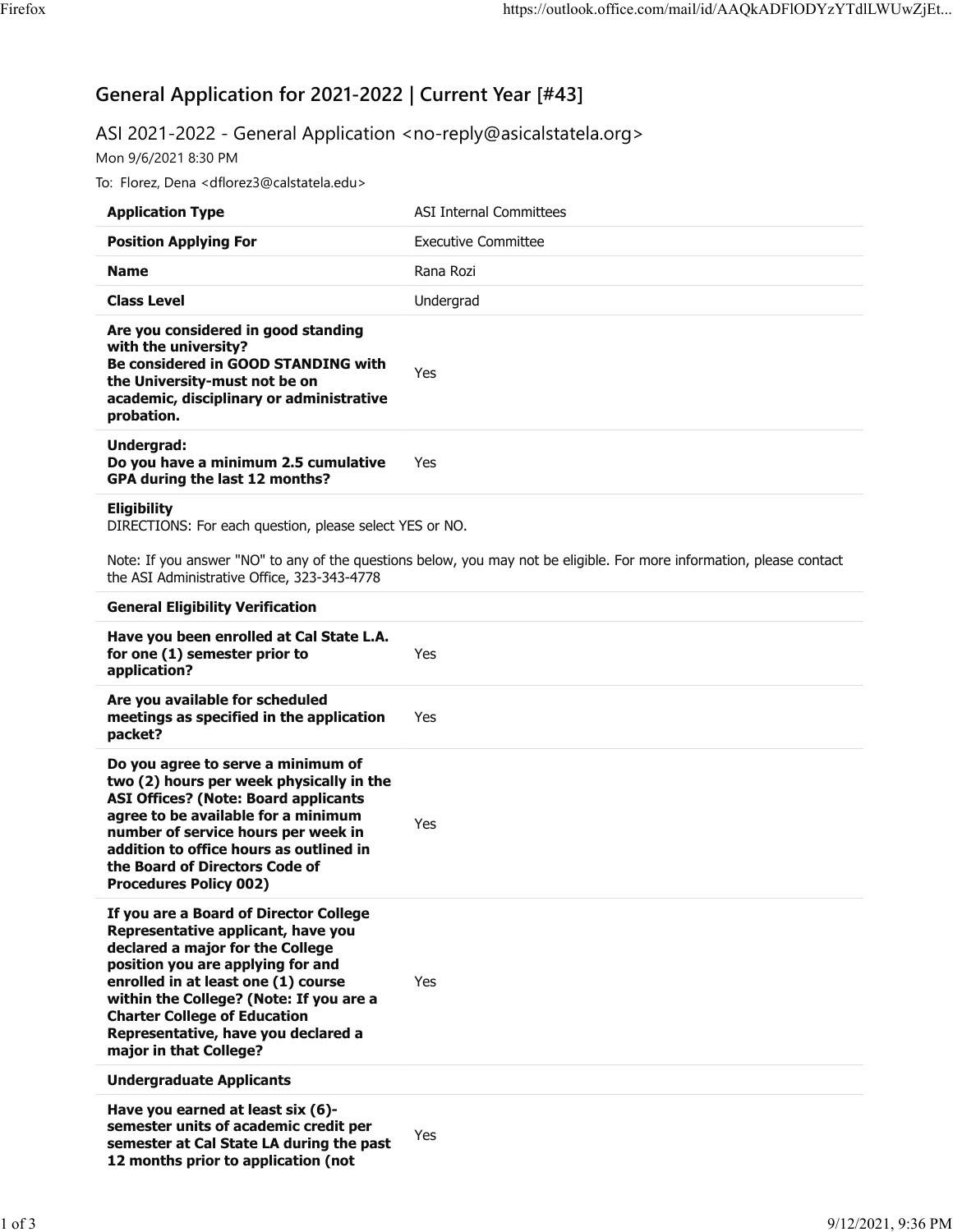| including remedial courses)? |  |  |
|------------------------------|--|--|
|                              |  |  |

| Will you be enrolled in at least six (6)-<br>semester units of academic credit<br>during the semester you are applying. | Yes. |
|-------------------------------------------------------------------------------------------------------------------------|------|
| Are you aware that you must be<br>enrolled in a minimum of six (6) units<br>per semester while in office?               | Yes. |
| Are you aware that you must maintain a<br>2.5 GPA each semester while in office?                                        | Yes. |
| Have you earned less than (150)-<br>semester units?                                                                     | Yes  |

#### **What previous experience have you had in the area in which you are applying for?**

I have previously worked with an organization that handled projects such as teaching English as a second language to our local community. I have also worked with a different organization that specialized in student individual success in their chose career paths. I hosted networking events, resume-building workshops, and much more.

### **State briefly why are you are applying and/or are interested in this position**

I always believed that students are not using up the resources available to them, simply because they are not aware of them. I hope through this position I can help spread awareness and extend these resources out to students.

#### **What do you feel are some of the major problems facing the students of Cal State LA?**

Students are struggling with tuition and signing up for their needed classes. Not many classes students need are being offered, which can cause a delay in graduation. Many students with disabilities are voicing out their struggles with our university's accessibility, which I believe to be a key problem.

### **List activities and/or organizations that you have been involved with (on or off campus)**

The organization Interconnect San Gabriel Literary Valley

#### **what activities, work, or clubs/organizations do you PLAN to be a part of this coming year? List any leadership roles you will hold.**

The ASI Civic Engagement Officer

#### **Contact**

In order to process your application, please fill out the following sections COMPLETELY. If appointed, you are responsible for updating the Executive Director in the ASI Administrative Office of any changes in your contact information. Please be advised that all information in this section will be kept confidential.

| <b>Major</b>                              | Communication                                                        |
|-------------------------------------------|----------------------------------------------------------------------|
| <b>Campus Identification Number (CIN)</b> | 307018327                                                            |
| <b>Cal State LA E-mail Address</b>        | rrozi2@calstatela.edu                                                |
| <b>Personal E-Mail Address</b>            | ranarozi06@gmail.com                                                 |
| <b>Address</b>                            | 1512 W colegrove Ave<br>Montebello, CA 90640<br><b>United States</b> |
| <b>Phone</b>                              | (323) 397-2635                                                       |
| <b>T-Shirt Size</b>                       | Large                                                                |

#### **Time Commitment**

As you plan to apply for a position in Student Government, please note the required meetings for the position you are applying. You must attend all meetings that entail your position and not take a class during that timeframe. As a student representative, you are also required to Serve a minimum of two (2) hours per week physically in the ASI Office. (Note: ASI Board of Directors applicants agree to be available for a minimum number of service hours per week in addition to office hours as outlined in the ASI Board of Directors Code of Procedure)

| Do you agree with the time | Yes |  |
|----------------------------|-----|--|
| commitment?                |     |  |